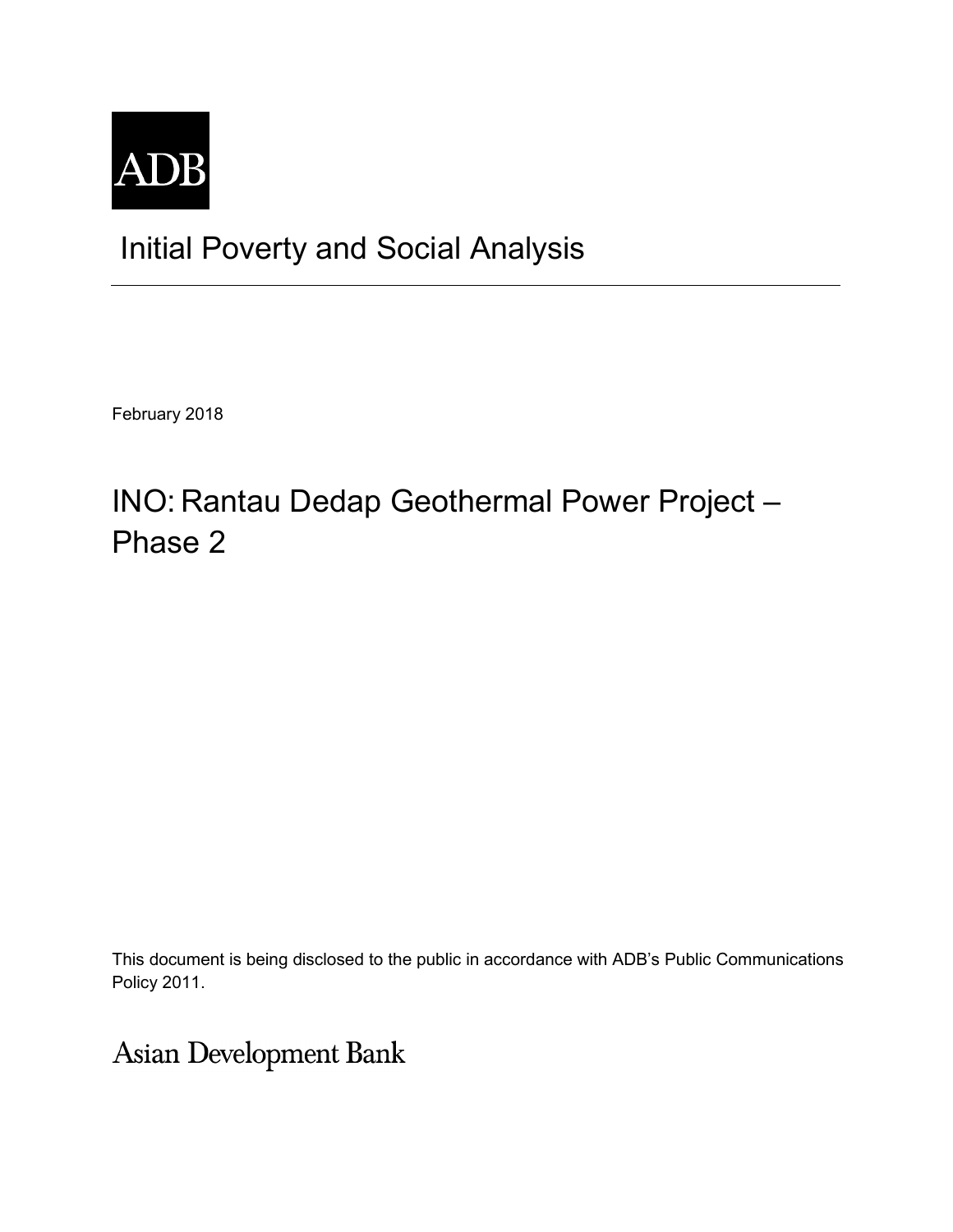## **INITIAL POVERTY AND SOCIAL ANALYSIS**

| Country:                       | Indonesia |           | Project Title:   Rantau Dedap Geothermal Development<br>Project - Phase 2               |
|--------------------------------|-----------|-----------|-----------------------------------------------------------------------------------------|
| Lending/Financing<br>Modality: | Project   | Division: | Department/   Private Sector Operations Department<br>Infrastructure Finance Division 2 |

| POVERTY IMPACT AND SOCIAL DIMENSIONS<br>ı.                                                                                                                                                                                                                                                                                                                                                                                                                                                                                                                                                                                                                                                                                                                                                                                                                                                                                                                                                                                                                                                                                                                                                                                                                                          |
|-------------------------------------------------------------------------------------------------------------------------------------------------------------------------------------------------------------------------------------------------------------------------------------------------------------------------------------------------------------------------------------------------------------------------------------------------------------------------------------------------------------------------------------------------------------------------------------------------------------------------------------------------------------------------------------------------------------------------------------------------------------------------------------------------------------------------------------------------------------------------------------------------------------------------------------------------------------------------------------------------------------------------------------------------------------------------------------------------------------------------------------------------------------------------------------------------------------------------------------------------------------------------------------|
| A. Links to the National Poverty Reduction Strategy and Country Partnership Strategy<br>One of the infrastructure gaps identified in the Asian Development Bank's Indonesia Country Partnership Strategy<br>(CPS), 2016-2019 <sup>a</sup> is the inadequate supply of reliable energy which negatively affects the people's quality of life<br>and discourages private investment. The government of Indonesia's National Medium-Term Development Plan<br>(Rencana Pembangunan Jangka Menengah [RPJMN]), 2015-2019 focusses on meeting massive investment needs<br>in infrastructure development including increase of power generation and targets electricity access to be 96.6% to<br>100% by 2019. <sup>b</sup> The project is aligned with ADB's Indonesia CPS, 2016-2019 priority area on improving<br>infrastructure services. ADB will contribute to improving energy supply and access through support to better policies,<br>institutional arrangements, and strategic investment programs. The project is also consistent with ADB's Midterm<br>Review of Strategy 2020: Meeting the Challenges of a Transforming Asia and Pacific, which emphasizes the need<br>for inclusive economic growth and infrastructure development. <sup>c</sup>                              |
| <b>B.</b> Poverty Targeting<br>⊠General intervention □Individual or household (TI-H) □Geographic (TI-G) □Non-income MDGs<br>The project will help address the country's immediate and urgent need to increasing access to reliable energy<br>sources and contribute to economic growth. The project will generate employment both direct (during construction<br>and operations phase) and indirect (promotion of local businesses and other opportunities) and help improve<br>incomes of people in surrounding areas.                                                                                                                                                                                                                                                                                                                                                                                                                                                                                                                                                                                                                                                                                                                                                             |
| <b>Poverty and Social Analysis</b><br>С.                                                                                                                                                                                                                                                                                                                                                                                                                                                                                                                                                                                                                                                                                                                                                                                                                                                                                                                                                                                                                                                                                                                                                                                                                                            |
| 1. Key issues and potential beneficiaries. The Rantau Dedap geothermal project is located in the Muara Enim, Lahat<br>Regencies and Pagar Alam City of South Sumatra. The primary beneficiaries of the project will be the citizens and<br>industries who will have an improved access to reliable power. The project will also offer new job opportunities to<br>the surrounding communities; 270 during the construction and 81 during operations. SERD will also be working with<br>the affected communities and the village apparatus to manage social risks and maximize project benefits.                                                                                                                                                                                                                                                                                                                                                                                                                                                                                                                                                                                                                                                                                     |
| 2. Impact channels and expected systemic changes. The borrower, in line with its corporate policy, has prioritized<br>employment of locals in the jobs created. The contractors on the project are expected to prioritize and engage locals<br>for employment. During the exploratory stage, the contractors have hired workers from the project villages. An<br>integrated social development program (ISDP) has been developed in 2016 which focused on Community Capacity<br>Building and Livelihood Development. The Community Capacity Building Program aims to develop the capacity for<br>the most affected communities through the building of life skills based on the employment needs of the local<br>economy and the availability of local skills. This acts as a mechanism to improve the livelihoods of project-affected<br>people, as well as to provide broader project benefits to the surrounding communities.                                                                                                                                                                                                                                                                                                                                                    |
| 3. Focus of (and resources allocated in) the transaction TA or due diligence. An environment and social<br>consultants were hired to conduct a due diligence. A social audit report was conducted to assess the project's<br>social impacts (land procurement, indigenous peoples, labor, and gender aspects) as well as evaluate the the<br>project's compliance with national laws and regulations and with ADB policies.                                                                                                                                                                                                                                                                                                                                                                                                                                                                                                                                                                                                                                                                                                                                                                                                                                                         |
| 4. Specific analysis for policy-based lending. Not applicable.                                                                                                                                                                                                                                                                                                                                                                                                                                                                                                                                                                                                                                                                                                                                                                                                                                                                                                                                                                                                                                                                                                                                                                                                                      |
| <b>GENDER AND DEVELOPMENT</b><br>Н.                                                                                                                                                                                                                                                                                                                                                                                                                                                                                                                                                                                                                                                                                                                                                                                                                                                                                                                                                                                                                                                                                                                                                                                                                                                 |
| 1. What are the key gender issues in the sector and/or subsector that are likely to be relevant to this project or<br>program? Indonesia is noted to have achieved substantial improvement in promoting gender equality - male-<br>female gaps in the youth literacy rate have been eliminated and gender parity enrollment rates in elementary up to<br>tertiary levels has been achieved. <sup>d</sup> However, there are remaining challenges. In the labor market, female workers<br>exhibited lower participation rate than men; in 2016, female labor force participation rate is at 50.9% compared to<br>males at 83.8%. <sup>e</sup> "Women's low labor force participation also reflects their limited access to childcare services and<br>a lack of flexible work time arrangements that are needed to support involvement by women in the labor market.<br>When women do participate in the labor force, they often work temporarily as "unpaid family workers" in the<br>agriculture or trade sector and exit the labor force frequently in accordance with their domestic responsibilities. <sup>f</sup> In<br>addition, women's limited access to training and labor market gender segregation contributed to the limited<br>engagement of women in the labor market. |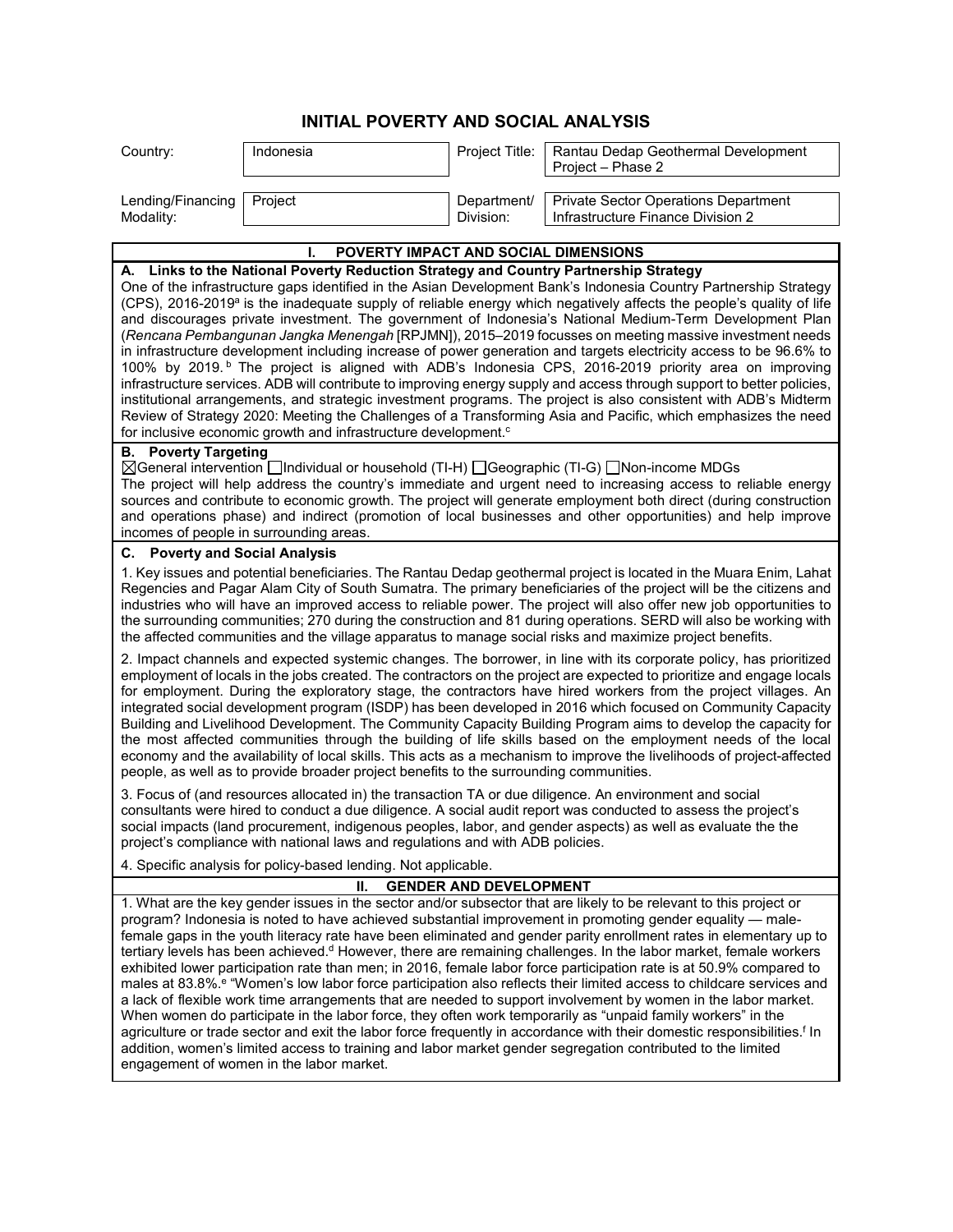| 2. Does the proposed project or program have the potential to contribute to the promotion of gender equity and/or<br>empowerment of women by providing women's access to and use of opportunities, services, resources, assets,<br>$\Box$ Yes $\boxtimes$ No<br>and participation in decision making?<br>The project has the potential to offer opportunities to women in the community. Measures were developed to help<br>women to improve their livelihood activities and access to labor market opportunities, through the ISDP program.<br>The project will (i) encourage women to attend livelihood and skills development training as part of ISDP<br>implementation; (ii) support at least 5 women entrepreneurs from the surrounding communities to supply some of<br>the project requirements; and (iii) provide technical and financial support on livelihood opportunities to women<br>groups from at least 5 project villages.<br>3. Could the proposed project have an adverse impact on women and/or girls or widen gender inequality? |  |  |
|-------------------------------------------------------------------------------------------------------------------------------------------------------------------------------------------------------------------------------------------------------------------------------------------------------------------------------------------------------------------------------------------------------------------------------------------------------------------------------------------------------------------------------------------------------------------------------------------------------------------------------------------------------------------------------------------------------------------------------------------------------------------------------------------------------------------------------------------------------------------------------------------------------------------------------------------------------------------------------------------------------------------------------------------------------|--|--|
| $\Box$ Yes $\boxtimes$ No<br>4. Indicate the intended gender mainstreaming category:<br>$\Box$ EGM (effective gender mainstreaming)<br>$\Box$ GEN (gender equity)                                                                                                                                                                                                                                                                                                                                                                                                                                                                                                                                                                                                                                                                                                                                                                                                                                                                                     |  |  |
| $\boxtimes$ SGE (some gender elements) $\Box$ NGE (no gender elements)                                                                                                                                                                                                                                                                                                                                                                                                                                                                                                                                                                                                                                                                                                                                                                                                                                                                                                                                                                                |  |  |
| <b>PARTICIPATION AND EMPOWERMENT</b><br>Ш.                                                                                                                                                                                                                                                                                                                                                                                                                                                                                                                                                                                                                                                                                                                                                                                                                                                                                                                                                                                                            |  |  |
| 1. Who are the main stakeholders of the project, including beneficiaries and negatively affected people? Identify<br>how they will participate in the project design.                                                                                                                                                                                                                                                                                                                                                                                                                                                                                                                                                                                                                                                                                                                                                                                                                                                                                 |  |  |
| The project stakeholders apart from the affected people and the local communities include local government<br>agencies, village institutions, leaders and elected representatives at village and regency levels, and nongovernment<br>organizations (NGOs).                                                                                                                                                                                                                                                                                                                                                                                                                                                                                                                                                                                                                                                                                                                                                                                           |  |  |
| 2. How can the project contribute (in a systemic way) to engaging and empowering stakeholders and<br>beneficiaries, particularly, the poor, vulnerable, and excluded groups? What issues in the project design require<br>participation of the poor and excluded?                                                                                                                                                                                                                                                                                                                                                                                                                                                                                                                                                                                                                                                                                                                                                                                     |  |  |
| The social compliance audit assessed the project's stakeholder participation procedure. and will provide                                                                                                                                                                                                                                                                                                                                                                                                                                                                                                                                                                                                                                                                                                                                                                                                                                                                                                                                              |  |  |
| guidance on how consultation and participation with various stakeholders including communities and civil society<br>organizations will be undertaken during the project implementation. A Stakeholder Engagement Plan (SEP) was<br>developed by SERD in December 2016 and documents stakeholder analysis and identification, planned<br>stakeholder engagement activities based on short, medium and long-term planning timetables, responsibilities,<br>grievance mechanism and reporting procedures. It also includes specific identification, analysis and methods<br>related to the engagement of vulnerable people and women's organizations.                                                                                                                                                                                                                                                                                                                                                                                                    |  |  |
| 3. What are the key, active, and relevant civil society organizations (CSOs) in the project area? What is the level<br>of civil society organization participation in the project design?                                                                                                                                                                                                                                                                                                                                                                                                                                                                                                                                                                                                                                                                                                                                                                                                                                                             |  |  |
| $\boxtimes$ M-Information generation and sharing $\boxtimes$ M-Consultation<br>$\Box$ Collaboration<br>$\Box$ Partnership                                                                                                                                                                                                                                                                                                                                                                                                                                                                                                                                                                                                                                                                                                                                                                                                                                                                                                                             |  |  |
| 4. Are there issues during project design for which participation of the poor and excluded is important? What are<br>they and how should they be addressed? $\boxtimes$ Yes<br>$\Box$ No<br>Participation of the poor and vulnerable, especially the affected persons whose lands have been acquired, is                                                                                                                                                                                                                                                                                                                                                                                                                                                                                                                                                                                                                                                                                                                                              |  |  |
| important. The project encourages participation of the communities, including the poor and vulnerable, through the<br>ISDP.                                                                                                                                                                                                                                                                                                                                                                                                                                                                                                                                                                                                                                                                                                                                                                                                                                                                                                                           |  |  |
| <b>SOCIAL SAFEGUARDS</b><br>IV.                                                                                                                                                                                                                                                                                                                                                                                                                                                                                                                                                                                                                                                                                                                                                                                                                                                                                                                                                                                                                       |  |  |
| A. Involuntary Resettlement Category $\Box A \boxtimes B \Box C \Box F$                                                                                                                                                                                                                                                                                                                                                                                                                                                                                                                                                                                                                                                                                                                                                                                                                                                                                                                                                                               |  |  |
| 1. Does the project have the potential to involve involuntary land acquisition resulting in physical and economic<br>displacement? $\boxtimes$ Yes<br>$\Box$ No                                                                                                                                                                                                                                                                                                                                                                                                                                                                                                                                                                                                                                                                                                                                                                                                                                                                                       |  |  |
| The lands required for the project has been obtained by the borrower through negotiated settlements on a willing-<br>buyer willing-seller basis, between 2011 and 2017. The audit noted that the asset evaluation methodology is<br>consistent with (and in some regard, exceeds) the requirements of SR2. No residential lands or commercial<br>establishments were impacted from the land acquisition. Coffee is the major crop in the project area. PLN is<br>undertaking the land acquisition for the 40 km long transmission line, an associated facility to the proposed<br>project, connecting the power plant. Alignment has been selected, land owners have been identified,<br>measurement survey and inventory has been undertaken and an independent market valuation process has<br>commenced. No physical displacement is required for the construction of the TL.                                                                                                                                                                      |  |  |
| 2. What action plan is required to address involuntary resettlement as part of the transaction TA or due diligence<br>process? $\boxtimes$ Implementation of corrective action plan based on the social compliance audit.                                                                                                                                                                                                                                                                                                                                                                                                                                                                                                                                                                                                                                                                                                                                                                                                                             |  |  |
| B. Indigenous Peoples Category <sub>△</sub> A △B △C △FI                                                                                                                                                                                                                                                                                                                                                                                                                                                                                                                                                                                                                                                                                                                                                                                                                                                                                                                                                                                               |  |  |
| 1. Does the proposed project have the potential to directly or indirectly affect the dignity, human rights, livelihood<br>systems, or culture of indigenous peoples?<br>$\boxtimes$ No<br>$\Box$ Yes                                                                                                                                                                                                                                                                                                                                                                                                                                                                                                                                                                                                                                                                                                                                                                                                                                                  |  |  |